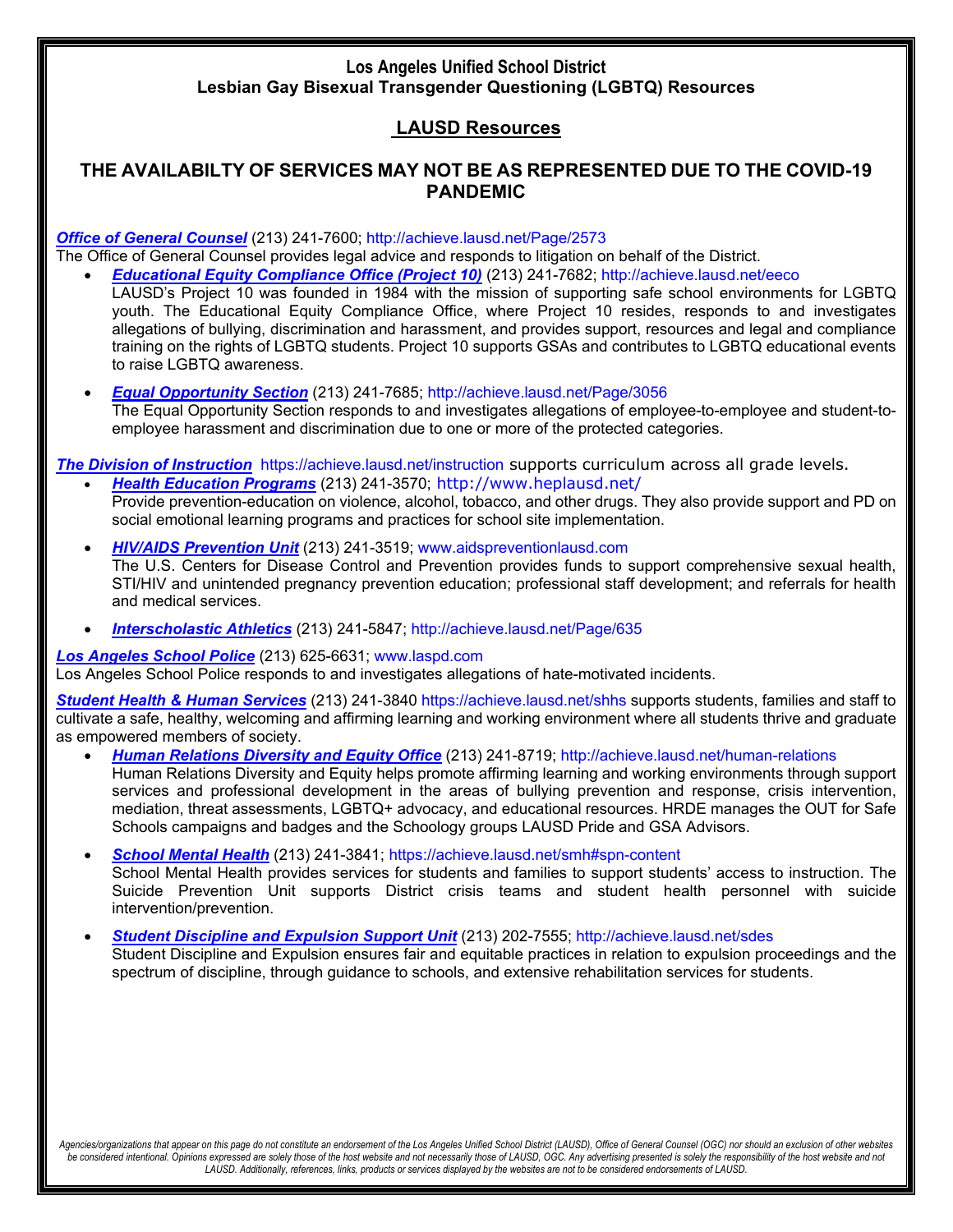# **Related LAUSD Policies**

| <b>BUL-5212</b> | Bullying and Hazing Policy (Student-to-Student and Student-to-Adult)                                  |
|-----------------|-------------------------------------------------------------------------------------------------------|
| MEM-5466        | Calendar of Commemorative Dates and Observances                                                       |
| <b>BUL-2433</b> | Challenging the Content of a Pupil Record                                                             |
| REF-1303        | <b>Commencement Guidelines</b>                                                                        |
| <b>BUL-1295</b> | Diploma and Graduation Guidelines                                                                     |
| <b>BUL-6231</b> | Discipline Foundation Policy: School-Wide Positive Behavior Intervention and Support                  |
| <b>BUL-6718</b> | Educational Rights and Guidelines for Youth in Foster Care, Experiencing Homelessness and/or Involved |
|                 | in the Juvenile Justice System                                                                        |
| <b>BUL-6224</b> | Gender Equity and Students - Ensuring Equity and Nondiscrimination                                    |
| <b>BUL-6285</b> | Guidelines for Sexual Orientation and Gender Identity Inclusive Education                             |
| <b>BUL-5072</b> | <b>Meetings of Student Groups</b>                                                                     |
| <b>BUL-5703</b> | Names and/or Gender of Pupils for Purposes of School Records                                          |
| <b>BUL-6612</b> | Nondiscrimination and Anti-Harassment (Including Sexual Harassment) Policy and Complaint Procedure    |
| MEM-5818        | Nondiscrimination Required Notices and Ordering of Student Brochures                                  |
| <b>BUL-2047</b> | Hate-Motivated Incidents and Crimes - Response and Reporting                                          |
| REF-6799        | Sex-Specific and All-Gender Single and Multiple User Restrooms                                        |
| <b>BUL-3349</b> | Sexual Harassment Policy (Student to Student, Adult to Student, and Student to Adult)                 |
| <b>BUL-6494</b> | <b>Student Dress Codes/Uniforms</b>                                                                   |
| <b>BUL-2637</b> | Suicide Prevention, Intervention and Postvention (Students)                                           |
| <b>BUL-5479</b> | <b>Teaching About Religions</b>                                                                       |
| <b>BUL-2521</b> | Title IX Policy/Complaint Procedures                                                                  |
| REF-5259        | Use of New Student Enrollment Form                                                                    |
|                 |                                                                                                       |
|                 |                                                                                                       |

# **K-12 Educational Resources**

**Advocates for Youth,** www.advocatesforyouth.org **ANSWER,** www.Answer.rutgers.edu **ADL,** www.adl.org **Educational Equity Compliance,** http://achieve.lausd.net/eeco

**Family Acceptance Project,** http://familyproject.sfsu.edu **GLSEN,** www.glsen.org **Gender Spectrum** www.genderspectrum.org **Human Relations, Diversity & Equity**, http://achieve.lausd.net/human-relations **Los Angeles Public Library,** www.lapl.org/lgbt **Project U Los Angeles,** www.projectula.org **Safe Schools Coalition,** www.safeschoolscoalition.org **SEX, etc.,** www.sexetc.org **Learning for Justice** (f.k.a. Teaching Tolerance**),**  www.learningforjustice.org

# **LGBTQ+ Community Resources**

### *211 LA County* (800) 339-6993; https://www.211la.org/

211 LA is the central source for providing information and referrals for all health and human services in LA County. The phone line is open 24 hours, 7 days a week, with trained Community Resource Advisors prepared to offer help with any situation.

### *AIDS Project Los Angeles (APLA)* (323) 329-9910; www.apla.org

APLA Youth Programs offers free sexual health STI/HIV education and interventions, support groups for youth and young adults, peer to peer counseling, access to health medical services, and social activities.

### *Bienestar Human Services; Sabores Youth Program* (323) 727-7896; www.bienestar.org

Bienestar's eight locations provide culturally and linguistically appropriate services for the Latino community. Services for LGBTQ youth include social events, peer support groups, HIV/STD testing, mental health services, and programs for HIV positive individuals.

*Agencies/organizations that appear on this page do not constitute an endorsement of the Los Angeles Unified School District (LAUSD), Office of General Counsel (OGC) nor should an exclusion of other websites*  be considered intentional. Opinions expressed are solely those of the host website and not necessarily those of LAUSD, OGC. Any advertising presented is solely the responsibility of the host website and not *LAUSD. Additionally, references, links, products or services displayed by the websites are not to be considered endorsements of LAUSD.*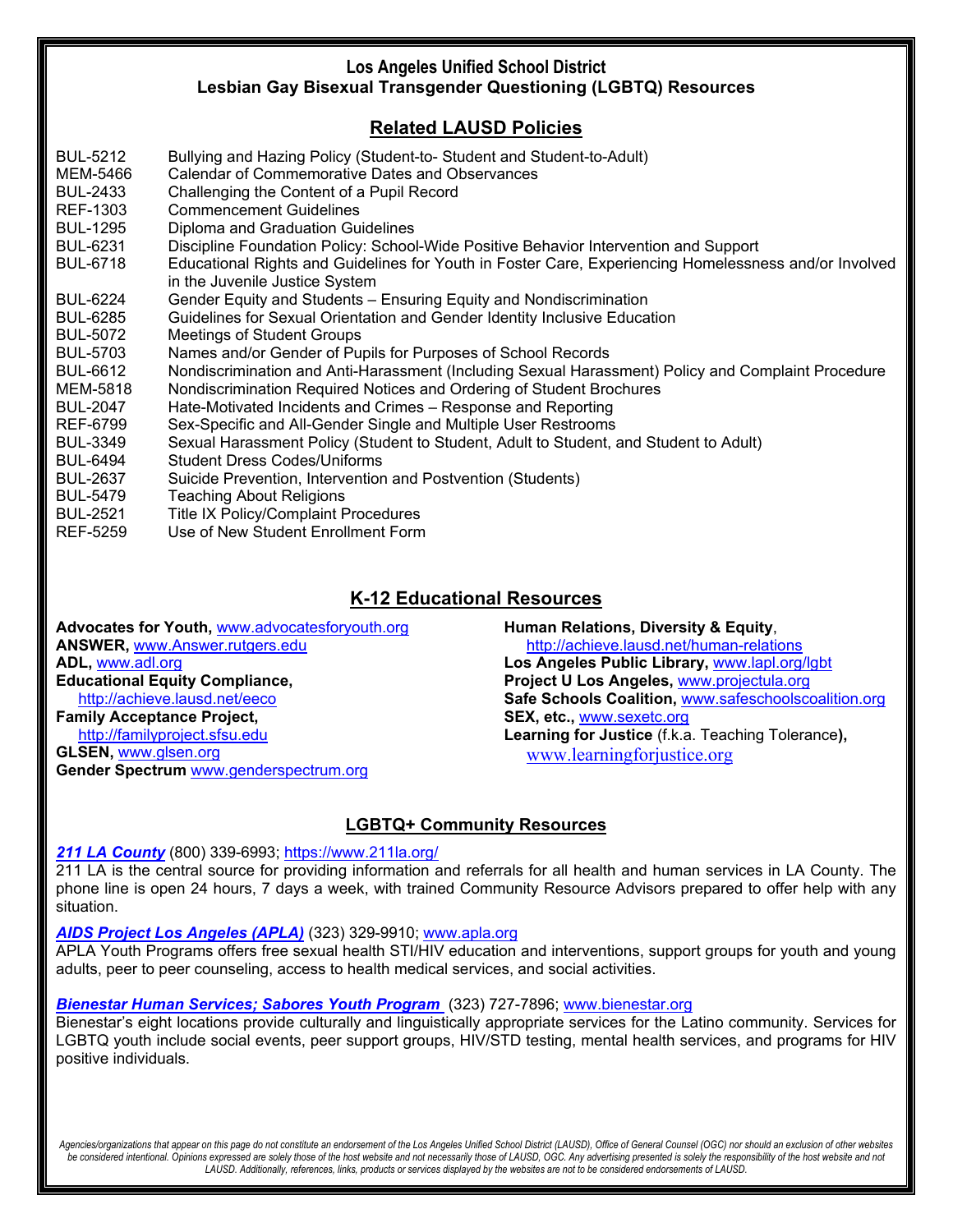*Childrens' Hospital, The Center for Transyouth Health and Development* (323) 361-5372; www.chla.org/the-centertransyouth-health-and-development

Children's Hospital's Center for Transyouth Health and Development promotes healthy futures for transyouth by providing services, research, training and capacity building that is developmentally informed, affirmative, compassionate and holistic for gender non-conforming children and transyouth.

*COLORS: LGBTQ Youth Counseling and Community Center* (323) 953-5130; www.colorsyouth.org; Email: info@colorsyouth.org

COLORS LGBTQ Youth Counseling and Community Center is a safe and confidential space for LGBTQ or label-free youth under the age of 25 and their allies. COLORS offers free mental health services, community building and educational support, and social and creative activities for individuals, couples, groups and families.

*Cityx1* (310) 712-3918; www.cityx1.com; Email: webmail@cityx1.com Social activities and peer-to-peer counseling for LGBTQ youth.

*Gay and Lesbian Armenian Society (GALAS)* (310) 203-1587; www.galasla.org; Email: galas@galasla.org GALAS offers a safe and supportive environment for LGBTQ Armenians for emotional, spiritual, cultural and professional growth. GALAS also offers academic scholarships for high school and college students and psychotherapy sessions.

*Genders & Sexualities Alliance (GSA) Network* (415) 552-4229; www.gsanetwork.org; Email: info@gsanetwork.org

The GSA Network connects school-based Genders &-Sexualities Alliances to each other and community resources. Through peer support, and leadership development, the GSA Network supports young people in creating safe learning environments, educating the community about homophobia, gender identity and sexual orientation issues, and fighting discrimination/harassment and violence in schools.

#### *Healthy City* https://www.healthycity.org/

Healthy City provides data to understand health and equity in California.

#### *LA LGBT Youth Advocates Coalition* https://www.lalgbtyac.org/

Coalition of LGBTQ Youth Supportive Organizations in Los Angeles County. The mission is to effectively collaborate in advocacy, programs and services leading to safe schools, systems and communities. The vision is LGBT youth have optimal access to life-enhancing resources.

*Latino Equality Alliance* (323) 286-7224, www.latinoequalityalliance.org

The mission of Latino Equality Alliance is to promote liberty, equality, and justice for the Latino/a Lesbian, Gay, Bisexual, Transgender, Queer + community. LEA is located at Mi Centro LGBTQ Community Center in Boyle Heights.

*Muslims for Progressive Values* www.mpvusa.org/lgbtqi-resources

Muslims for Progressive Values envisions a future where Islam is understood as a source of dignity, justice, compassion and love for all humanity. They offer services, resources and events for LGBTQI Muslims and allies.

*ONE Archives Gallery and Museum* (213) 741-0094; www.onearchives.org

The ONE National Gay and Lesbian Archives houses the world's largest research library on LGBTQ heritage, honors the past, celebrates the present, and enriches the future of all LGBTQ people. ONE is dedicated to collecting, preserving, documenting, studying, and communicating LGBTQ history, challenges and aspirations. Admission is free.

**PFLAG** (888) 735-2488; www.pflagla.org; Email: president@pflagLA.org

PFLAG provides culturally and linguistically appropriate support and resources for LGBTQ+ persons and families throughout LA County, and facilitates presentations by LGBTQ+ persons and family members for students, parents and the community.

*Reach LA* (213) 622-1650; www.reachla.info Email: reachla@earthlink.net

Reach LA's mission is to engage and empower young LGBTQ people of color and their communities. The programs include HIV prevention education, sexual and reproductive health for women of color, LGBTQ youth issues, youth leadership and public policy.

*South Bay Gay and Lesbian Center* (310) 328-6550; www.southbaycenter.org

The South Bay Gay and Lesbian Center provides activities for education, social interaction, personal growth, political empowerment, and public understanding of the South Bay LGBTQ community.

*TEENLINE* (310) 855-4673; www.teenlineonline.org

TEENLINE offers a Crisis Line, Suicide Youth Panel, LGBTQ Youth Panel, Youth Listening Line

Agencies/organizations that appear on this page do not constitute an endorsement of the Los Angeles Unified School District (LAUSD), Office of General Counsel (OGC) nor should an exclusion of other websites be considered intentional. Opinions expressed are solely those of the host website and not necessarily those of LAUSD, OGC. Any advertising presented is solely the responsibility of the host website and not *LAUSD. Additionally, references, links, products or services displayed by the websites are not to be considered endorsements of LAUSD.*